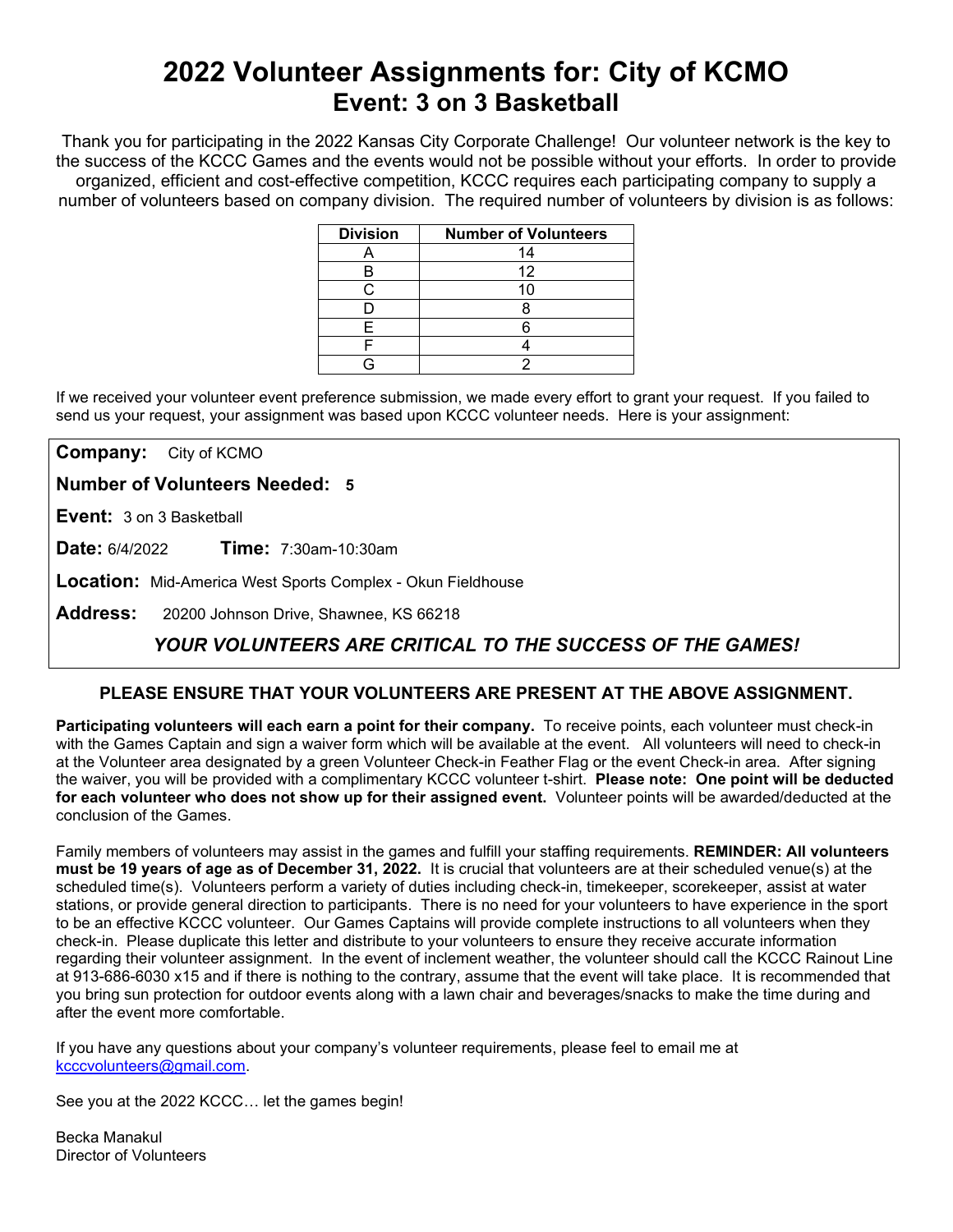# **2022 Volunteer Assignments for: City of KCMO Event: 3 on 3 Basketball**

Thank you for participating in the 2022 Kansas City Corporate Challenge! Our volunteer network is the key to the success of the KCCC Games and the events would not be possible without your efforts.In order to provide organized, efficient and cost-effective competition, KCCC requires each participating company to supply a number of volunteers based on company division. The required number of volunteers by division is as follows:

| <b>Division</b> | <b>Number of Volunteers</b> |
|-----------------|-----------------------------|
|                 | 14                          |
| к               | 12                          |
| ◠.              | 10                          |
|                 |                             |
| F               |                             |
|                 |                             |
|                 |                             |

If we received your volunteer event preference submission, we made every effort to grant your request. If you failed to send us your request, your assignment was based upon KCCC volunteer needs. Here is your assignment:

**Company:** City of KCMO

**Number of Volunteers Needed: 5**

**Event:** 3 on 3 Basketball

**Date:** 6/4/2022 **Time:** 10:15am-1:15pm

**Location:** Mid-America West Sports Complex - Okun Fieldhouse

**Address:** 20200 Johnson Drive, Shawnee, KS 66218

## *YOUR VOLUNTEERS ARE CRITICAL TO THE SUCCESS OF THE GAMES!*

### **PLEASE ENSURE THAT YOUR VOLUNTEERS ARE PRESENT AT THE ABOVE ASSIGNMENT.**

**Participating volunteers will each earn a point for their company.** To receive points, each volunteer must check-in with the Games Captain and sign a waiver form which will be available at the event. All volunteers will need to check-in at the Volunteer area designated by a green Volunteer Check-in Feather Flag or the event Check-in area. After signing the waiver, you will be provided with a complimentary KCCC volunteer t-shirt. **Please note: One point will be deducted for each volunteer who does not show up for their assigned event.** Volunteer points will be awarded/deducted at the conclusion of the Games.

Family members of volunteers may assist in the games and fulfill your staffing requirements. **REMINDER: All volunteers must be 19 years of age as of December 31, 2022.** It is crucial that volunteers are at their scheduled venue(s) at the scheduled time(s). Volunteers perform a variety of duties including check-in, timekeeper, scorekeeper, assist at water stations, or provide general direction to participants. There is no need for your volunteers to have experience in the sport to be an effective KCCC volunteer. Our Games Captains will provide complete instructions to all volunteers when they check-in. Please duplicate this letter and distribute to your volunteers to ensure they receive accurate information regarding their volunteer assignment. In the event of inclement weather, the volunteer should call the KCCC Rainout Line at 913-686-6030 x15 and if there is nothing to the contrary, assume that the event will take place. It is recommended that you bring sun protection for outdoor events along with a lawn chair and beverages/snacks to make the time during and after the event more comfortable.

If you have any questions about your company's volunteer requirements, please feel to email me at [kcccvolunteers@gmail.com.](mailto:kcccvolunteers@gmail.com)

See you at the 2022 KCCC… let the games begin!

Becka Manakul Director of Volunteers